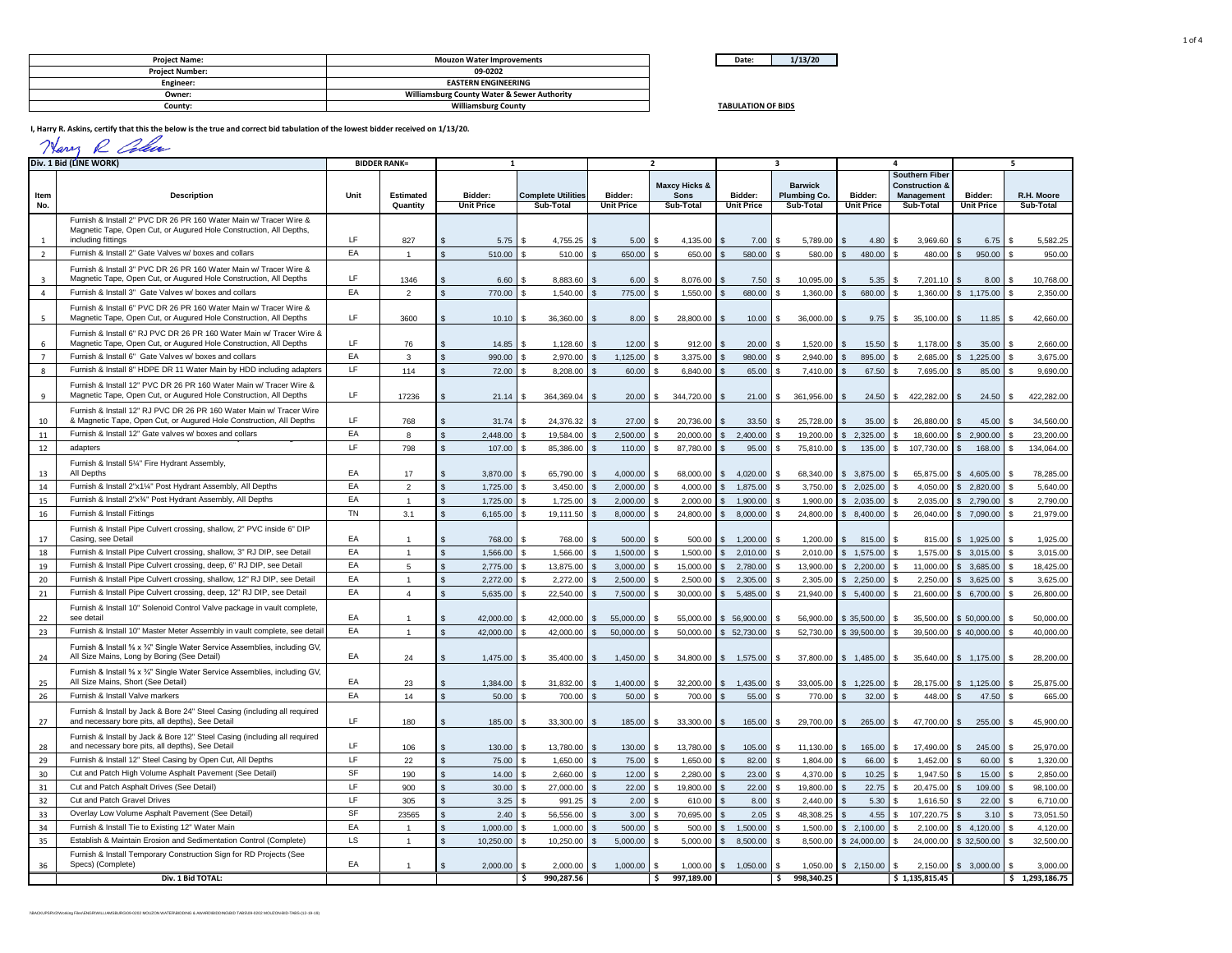| <b>Total from Bid Sheet</b><br><b>Rid</b><br>- 1012 | 990,287.56 | 997,189.00 | 998,340.25 | $-1125915A^{-1}$<br>1,135,815.45 | ,,,,,,, | $0.001$ and $75$<br>1 X F |
|-----------------------------------------------------|------------|------------|------------|----------------------------------|---------|---------------------------|
| Difference                                          |            |            |            |                                  |         |                           |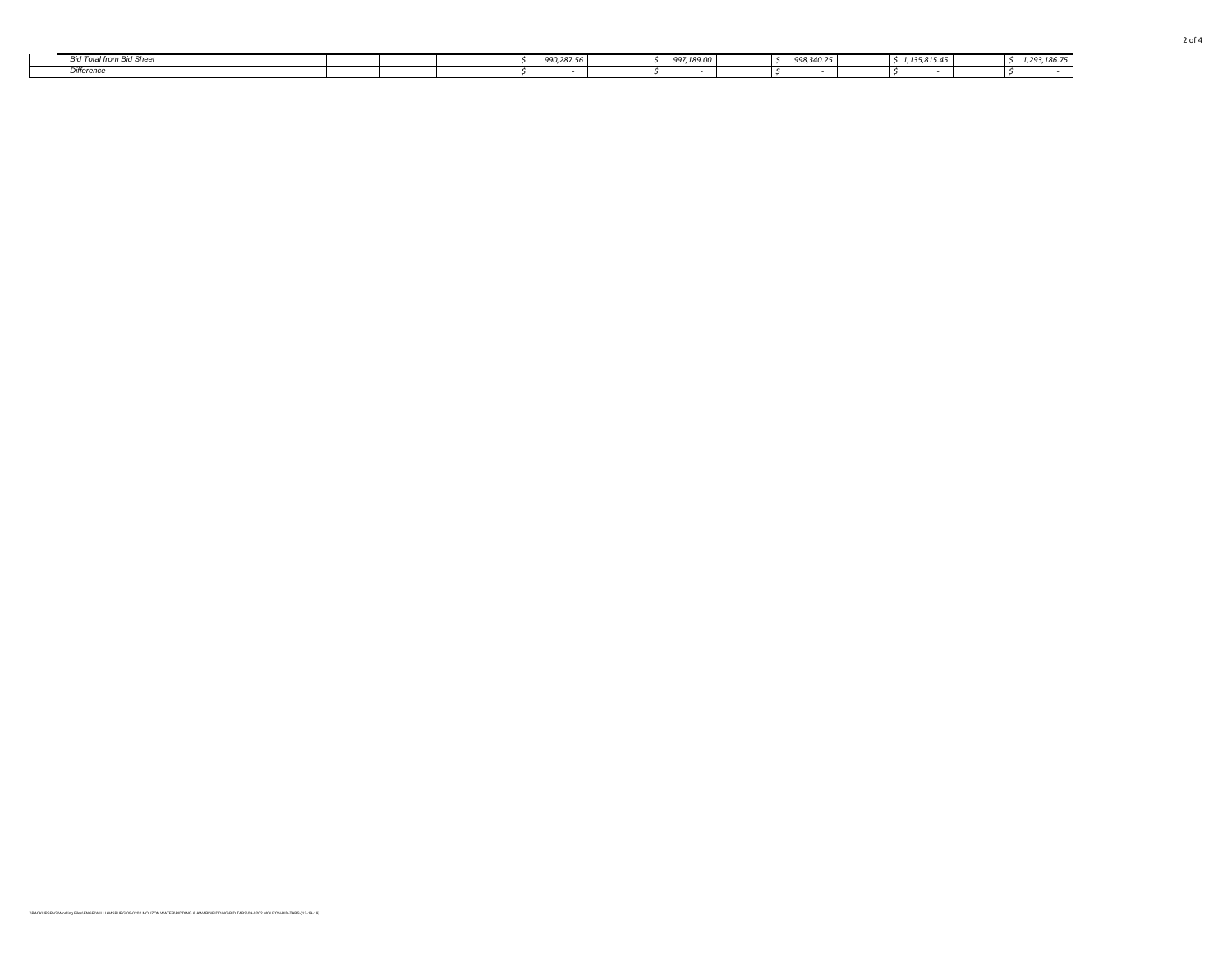| Div. 2 Bid (WELL) |                                                                                              |           | <b>BIDDER RANK=</b> | $\mathbf{1}$ |                   |                |                   |  |  |
|-------------------|----------------------------------------------------------------------------------------------|-----------|---------------------|--------------|-------------------|----------------|-------------------|--|--|
| Item              | <b>Description</b>                                                                           | Unit      | <b>Estimated</b>    |              | Bidder:           |                | <b>AC Shultes</b> |  |  |
| No.               |                                                                                              |           | Quantity            |              | <b>Unit Price</b> |                | Sub-Total         |  |  |
| $\mathbf{1}$      | Chemical analysis (Complete)                                                                 | <b>LS</b> | 1                   | \$           | 7.000.00          | \$             | 7.000.00          |  |  |
|                   | Furnish & Install Chemical feed equipment including house, etc.                              |           |                     |              |                   |                |                   |  |  |
| $\mathcal{P}$     | (Complete)                                                                                   | LS.       | 1                   | \$           | 108,550.00        | -S             | 108,550.00        |  |  |
| 3                 | Furnish & Install Electrical to provide a working system as shown<br>(Complete)              | <b>LS</b> | 1                   | \$           | 119,364.00        | \$             | 119,364.00        |  |  |
| 4                 | Furnish & Install Permanently mounted emergency generator (Complete)                         | <b>LS</b> | 1                   | \$           | 61.860.00         | \$.            | 61.860.00         |  |  |
| 5                 | Erosion control (Complete)                                                                   | <b>LS</b> | 1                   | \$           | 5.000.00          | \$             | 5.000.00          |  |  |
| 6                 | Furnish & Install Chain Link Fencing & Gates (Complete)                                      | LS        | $\mathbf{1}$        | \$           | 8.000.00          | \$             | 8.000.00          |  |  |
| $\overline{7}$    | Furnish & Install Instrumentation & controls (Complete)                                      | LS.       | 1                   | \$           | 11.400.00         | $\mathfrak{L}$ | 11.400.00         |  |  |
| 8                 | Furnish & Install Reamed hole w/ 12" inner casing & gravel pack<br>(Complete)                | VF        | 800                 | \$           | 117.00            | <b>S</b>       | 93,600.00         |  |  |
| 9                 | (Complete)                                                                                   | VF        | 100                 | \$           | 300.00            | $\mathbf{s}$   | 30,000.00         |  |  |
| 10                | Site work including clearing, earthwork, & access road (Complete)                            | <b>LS</b> | 1                   | \$           | 25,000.00         | \$             | 25,000.00         |  |  |
| 11                | Furnish & Install Test hole w/ logging, formation ID & sieve analysis<br>(Complete)          | VF        | 900                 | \$           | 100.00            | \$             | 90,000.00         |  |  |
| 12                | Pump/recovery test (Complete)                                                                | LS        | 1                   | \$           | 15,000.00         | \$             | 15,000.00         |  |  |
| 13                | Furnish & Install 6" pump column (Complete)                                                  | VF        | 250                 | \$           | 85.00             | $\mathbf{s}$   | 21,250.00         |  |  |
| 14                | Furnish & Install 12" SS well screen (Complete)                                              | VF        | 120                 | \$           | 500.00            | $\mathbf{s}$   | 60.000.00         |  |  |
| 15                | Furnish & Install 500 GPM well pump assembly (Complete)                                      | <b>LS</b> | $\mathbf{1}$        | \$           | 27,500.00         | \$             | 27,500.00         |  |  |
| 16                | Furnish & Install Yard & wellhead piping including valves & meter (Line<br>10) (Complete)    | <b>LS</b> | 1                   | \$           | 120,000,00        | \$             | 120.000.00        |  |  |
| 17                | Furnish & Install Heated enclosure for wellhead piping w/ thermostatic<br>control (Complete) | <b>LS</b> | 1                   | \$           | 7,500.00          | <b>S</b>       | 7.500.00          |  |  |
|                   | Div. 2 Bid TOTAL:                                                                            |           |                     |              |                   | Ś              | 811,024.00        |  |  |
|                   | <b>Bid Total from Bid Sheet</b>                                                              |           |                     |              |                   | \$             | 859,024.00        |  |  |
|                   | <b>Difference</b>                                                                            |           |                     |              |                   | Ś              | (48,000,00)       |  |  |

|                | Div. 3 Bid (TANK)                                                                                                      |      | <b>BIDDER RANK=</b>          |                              |                          |                    |                              |     |                                                                            |              |                              |    |                                  |
|----------------|------------------------------------------------------------------------------------------------------------------------|------|------------------------------|------------------------------|--------------------------|--------------------|------------------------------|-----|----------------------------------------------------------------------------|--------------|------------------------------|----|----------------------------------|
| Item<br>No.    | <b>Description</b>                                                                                                     | Unit | <b>Estimated</b><br>Quantity | Bidder:<br><b>Unit Price</b> | Caldwell<br>Sub-Total    |                    | Bidder:<br><b>Unit Price</b> |     | <b>Phoenix</b><br><b>Fabricators &amp;</b><br><b>Erectors</b><br>Sub-Total |              | Bidder:<br><b>Unit Price</b> |    | <b>Maguire Iron</b><br>Sub-Total |
|                | Establish & maintain erosion & sedimentation control (Complete)                                                        | LS   |                              | 4,500.00 \$                  | 4,500.00                 |                    | 2,600.00                     |     | 2,600.00                                                                   |              | 7,000.00 \$                  |    | 7,000.00                         |
| $\overline{2}$ | Furnish & Install Chain Link Fencing & Gates (Complete)                                                                | LS   |                              | 18,400.00 \$                 | 18,400.00                |                    | 14,500.00 \$                 |     | 14,500.00                                                                  | S.           | 15,000.00 \$                 |    | 15,000.00                        |
| $\overline{3}$ | Furnish & Install Site piping (Line 09) (Complete)                                                                     | LS   |                              | 44,300.00 \$                 | 44,300.00                |                    | 35,000.00 \$                 |     | 35,000.00 \$120,000.00                                                     |              |                              |    | 120,000.00                       |
|                | Furnish & Install Site work including clearing, earthwork & access road as<br>per Drawings & Specifications (Complete) | LS   |                              | $50,000.00$ \$               | 50,000.00                |                    | 58,000.00 \$                 |     | 58,000.00 \$ 60,000.00 \$                                                  |              |                              |    | 60,000.00                        |
| 5              | Furnish & Install Tank foundation (piles & concrete piers) (Complete)                                                  | LS   |                              | 326,900.00 \$                | 326,900.00               |                    | 458,000.00                   |     | 458,000.00 \$600,000.00                                                    |              |                              |    | 600,000.00                       |
| 6              | Furnish & Install 250,000 gallon elevated steel tank (Complete)                                                        | LS   |                              | 852,300.00 \$                | 852,300.00               | $\mathbf{\hat{s}}$ | 796,412.00                   |     | 796,412.00 \$733,500.00                                                    |              |                              |    | 733,500.00                       |
|                | Furnish & Install Tank Lettering as per Drawings & Specifications<br>(Complete)                                        | LS   |                              | 2,800.00 \$                  | 2,800.00                 | $\blacksquare$     | $3,200.00$ \$                |     | 3,200.00                                                                   | $\mathbf{s}$ | $5,000.00$ \$                |    | 5,000.00                         |
| 8              | Furnish & Install Precast Concrete Splash Pad (Complete)                                                               | LS   |                              | $3,400.00$ \$                | 3,400.00                 |                    | 4,500.00 \$                  |     | 4,500.00                                                                   | $\mathbb{S}$ | 10,000.00 \$                 |    | 10,000.00                        |
| 9              | Furnish & Install Electrical & Controls (Complete)                                                                     | LS   |                              | 19,000.00 \$                 | 19,000.00                |                    | 54,000.00                    |     | 54,000.00                                                                  | $\mathbb{S}$ | 50,000.00                    | £. | 50,000.00                        |
| 10             | Sampling and Disinfecting (Complete)                                                                                   | LS   |                              | $1,400.00$ \$                | $1,400.00$ \$            |                    | 1,500.00                     | ∣\$ | $1,500.00$ \$                                                              |              | $1,500.00$ \$                |    | 1,500.00                         |
|                | Div. 3 Bid TOTAL:                                                                                                      |      |                              |                              | 1,323,000.00             |                    |                              |     | \$1,427,712.00                                                             |              |                              |    | \$1,602,000.00                   |
|                | <b>Bid Total from Bid Sheet</b>                                                                                        |      |                              |                              | 1,323,000.00             |                    |                              |     | 1,427,712.00                                                               |              |                              |    | 1,602,000.00                     |
|                | Difference                                                                                                             |      |                              |                              | $\overline{\phantom{0}}$ |                    |                              |     |                                                                            |              |                              |    |                                  |